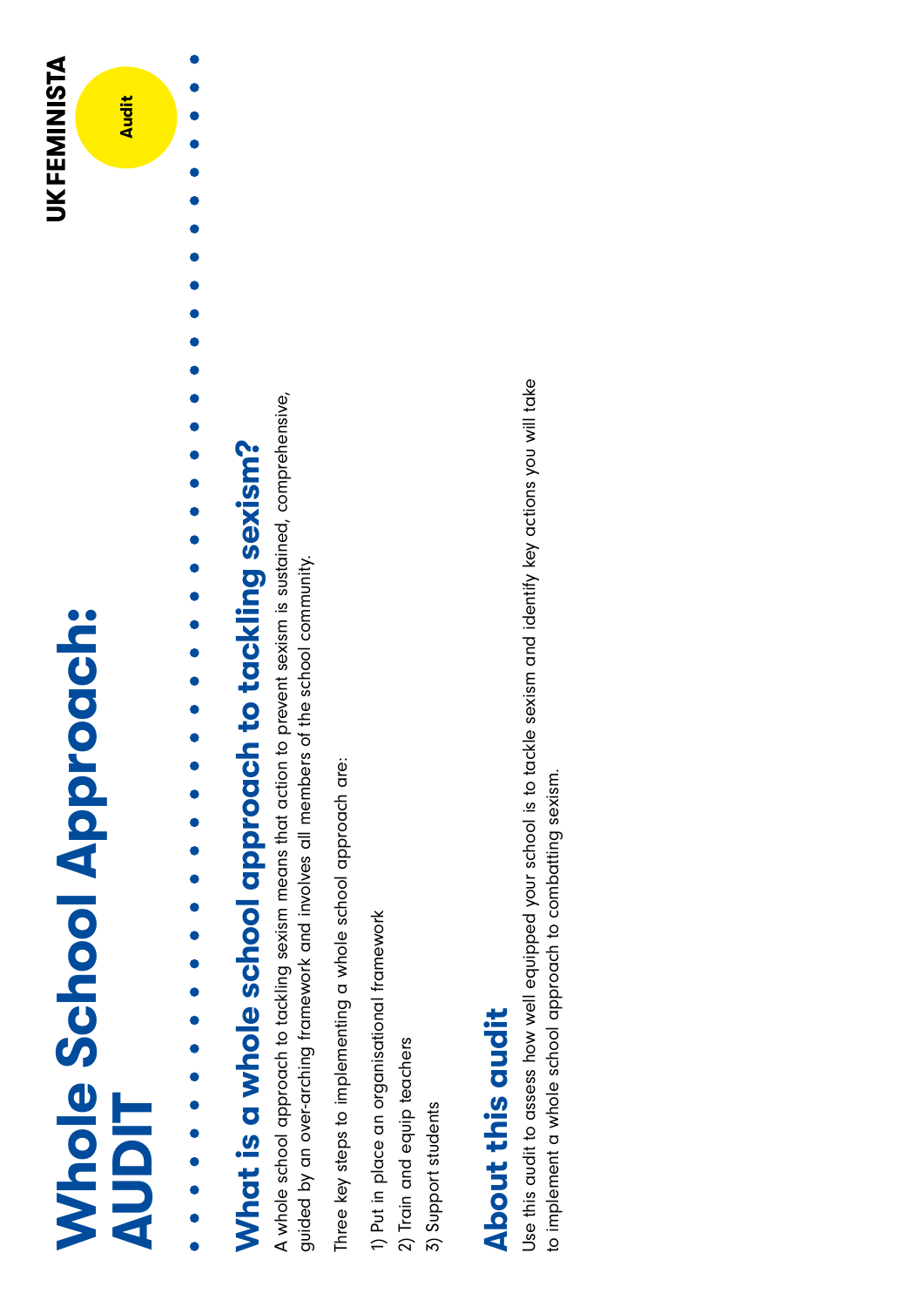|                             | Timings          |                                                                                        |                                                                                                                                                                         |                                                                                                                            |                                                                                                                                  |
|-----------------------------|------------------|----------------------------------------------------------------------------------------|-------------------------------------------------------------------------------------------------------------------------------------------------------------------------|----------------------------------------------------------------------------------------------------------------------------|----------------------------------------------------------------------------------------------------------------------------------|
| 1. ORGANISATIONAL FRAMEWORK | Staff lead       |                                                                                        |                                                                                                                                                                         |                                                                                                                            |                                                                                                                                  |
|                             | Action           |                                                                                        |                                                                                                                                                                         |                                                                                                                            |                                                                                                                                  |
|                             | Recommendation   | Template available at<br>whole school<br>ukteminista.org.uk<br>action plan.<br>Adopt a | Update existing school<br>policies to explicitly<br>guide available at<br>ukfeminista.org.uk<br>Policy integration<br>including sexual<br>address sexism<br>harassment. | be recorded within the<br>harassment - should<br>school's monitoring<br>Sexist incidents -<br>including sexual<br>systems. | and/or governor level<br>senior management<br>for the whole school<br>Appoint a leader at<br>with responsibility<br>action plan. |
|                             | Current practice |                                                                                        |                                                                                                                                                                         |                                                                                                                            |                                                                                                                                  |
|                             | Audit question   | wide strategy in place<br>Do you have a school-<br>for tackling sexism?                | Are sexism and sexual<br>harassment explicitly<br>school policies and<br>addressed in your<br>procedures?                                                               | sexual harassment and<br>other forms of sexism?<br>monitor incidents of<br>Do you record and                               | team and/or board of<br>Is there a dedicated<br>sexism among the<br>senior leadership<br>lead on tackling<br>governors?          |
|                             |                  | ◀                                                                                      | B                                                                                                                                                                       | $\bullet$                                                                                                                  | $\Omega$                                                                                                                         |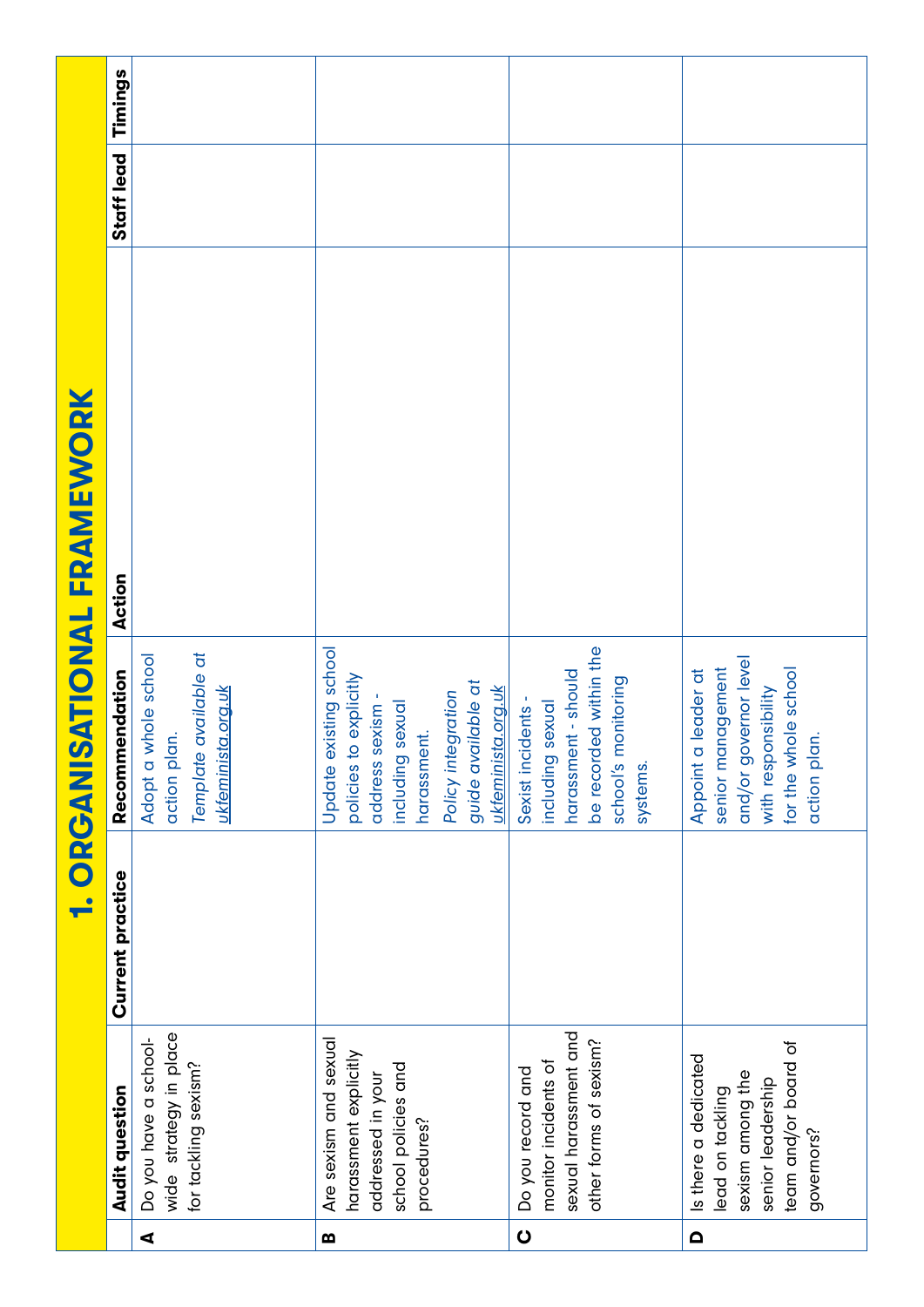|          | Timings               |                                                                                                                                                                                                    |                                                                                                                                                                                                  |                                                                                                                                  |
|----------|-----------------------|----------------------------------------------------------------------------------------------------------------------------------------------------------------------------------------------------|--------------------------------------------------------------------------------------------------------------------------------------------------------------------------------------------------|----------------------------------------------------------------------------------------------------------------------------------|
| 2. STAFF | Staff lead            |                                                                                                                                                                                                    |                                                                                                                                                                                                  |                                                                                                                                  |
|          | Action                |                                                                                                                                                                                                    |                                                                                                                                                                                                  |                                                                                                                                  |
|          | endation<br>Recomm    | staff should<br>how to tackle sexism<br>training available at<br>receive training on<br>ukteminista.org.uk<br>- including sexual<br>harassment.<br>Details about UK<br>Feminista CPD<br>All school | views and experiences<br>Survey staff about their<br>establish an evidence<br>of sexism and sexual<br>ukfeminista.org.uk<br>Template survey<br>base for action.<br>harassment to<br>available at | meeting to introduce<br>discuss staff roles in<br>action plan and to<br>Hold a staff-wide<br>the whole school<br>implementation. |
|          | Current practice      |                                                                                                                                                                                                    |                                                                                                                                                                                                  |                                                                                                                                  |
|          | <b>Audit question</b> | Continuing Professional<br>sexual harassment?<br>members received<br>Development (CPD)<br>training on how to<br>tackle sexism and<br>Have all staff                                                | been surveyed about<br>Have staff members<br>harassment while at<br>of sexism or sexual<br>their experiences<br>school?                                                                          | plan and do they know<br>what their role in it is?<br>Are all staff members<br>aware of the school's<br>whole school action      |
|          |                       | $\blacktriangleleft$                                                                                                                                                                               | m                                                                                                                                                                                                | $\mathbf O$                                                                                                                      |